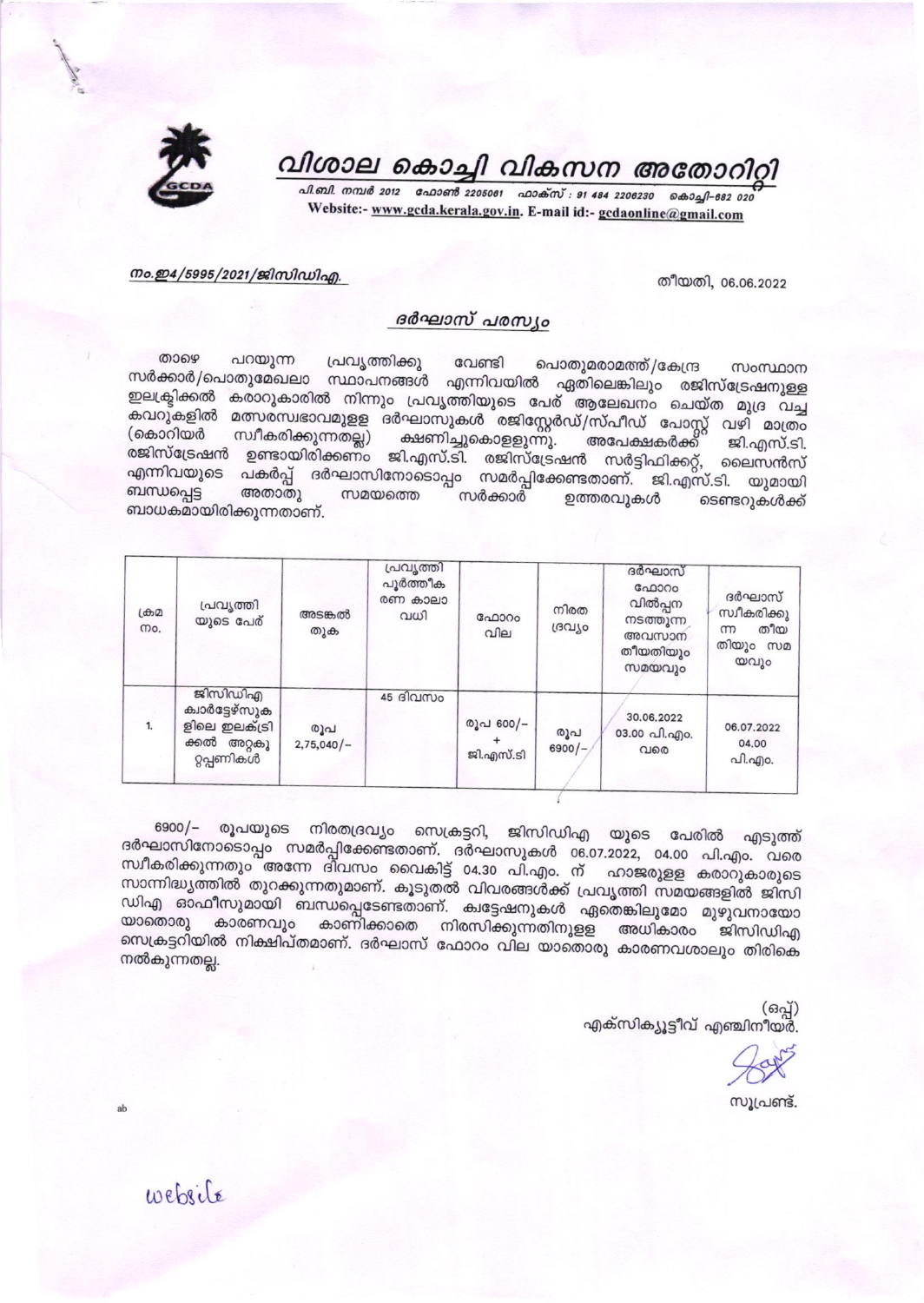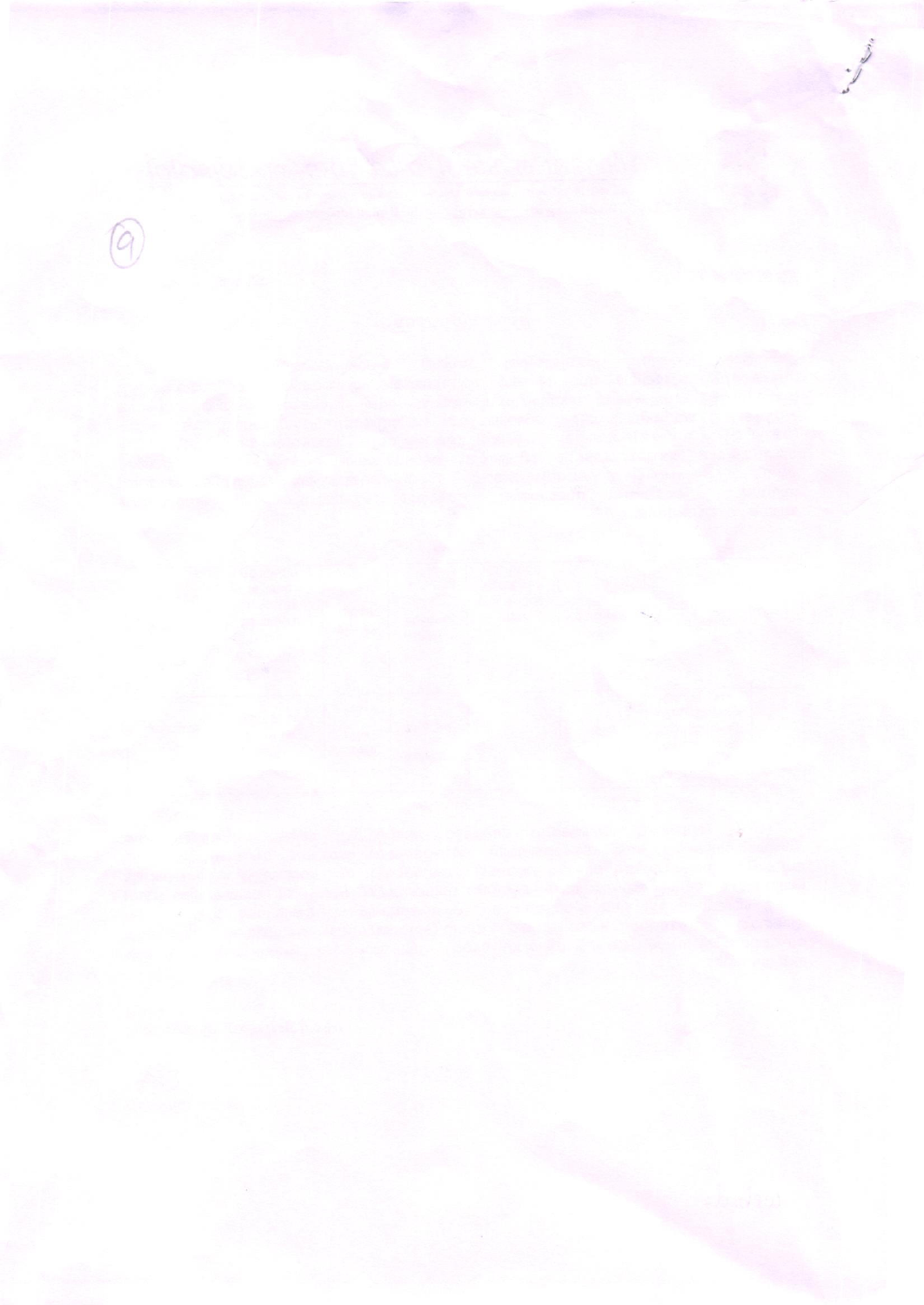

**Greater Cochin Development Authority** 

P.B. No. 2012 Phone : 2205061 Fax : 91 484 2206230 Kochi - 682 020. E-mail : ecdaonline@gmail.com Website:- www. gcda.kerala. qov.rn.

## FORMAT FOR WEB DESCRIPTION OF TENDER NOTICE

Executive Engineer of GCDA invites sealed competitive tenders from registered electrical contractors for the work of Electrical repair work at GCDA quarters.

The tender will be accepted till 04.00 pm on 06.07.2022 by registered/speed post (courier not accepted) and received tenders will be opened by the Executive Engineer at 04.30 pm on the same day in the presence of bidders or their authorized representatives who choose to be present at the time of opening the form. For more details, please download the tender notice.

> sd/- Executive Engineer.

Superintendent.